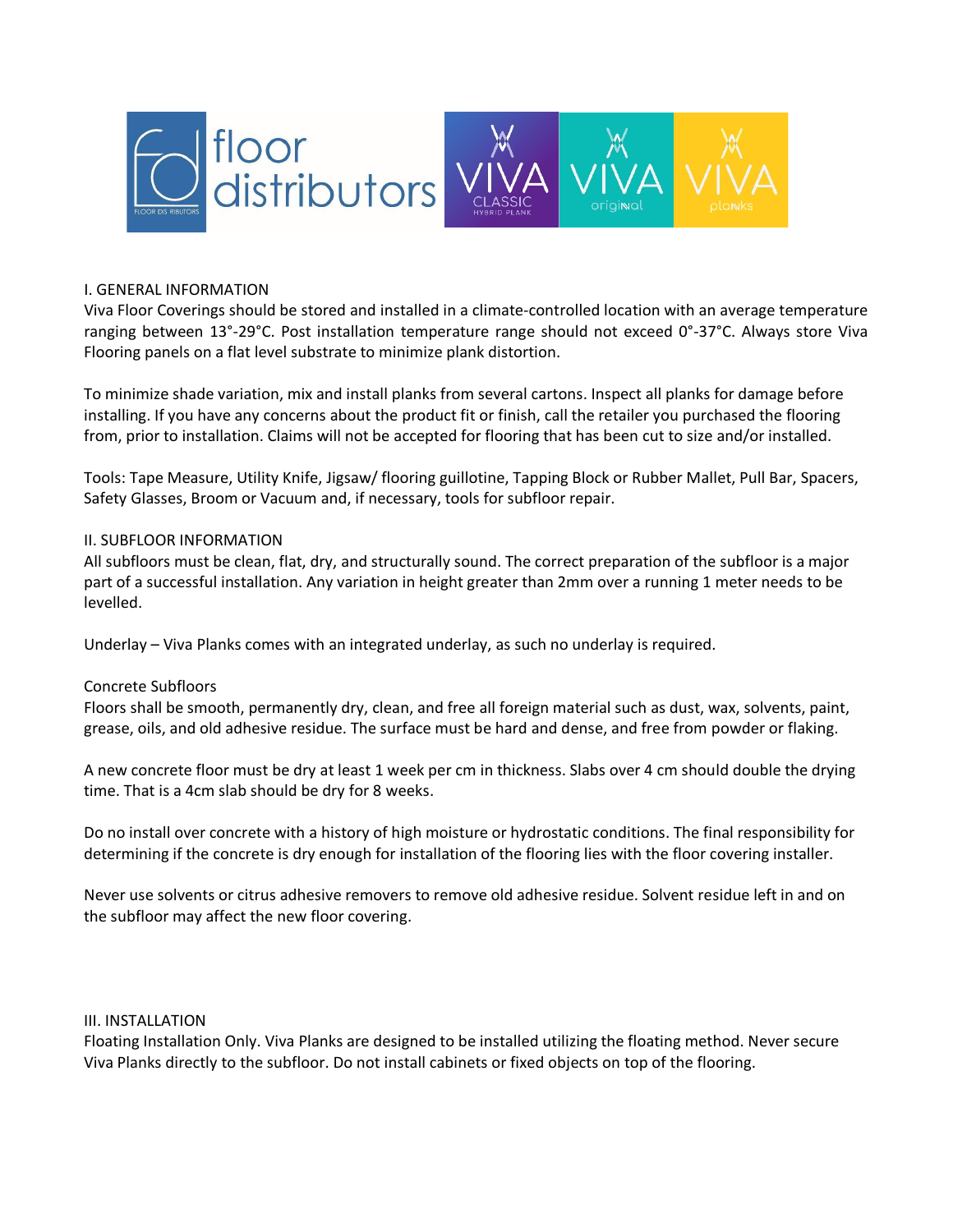

Install the first plank with spacers packed between the plank and the wall. Ensure the expansion gap is 6- 10mm.



Use a soft rubber hammer to ensure the drop lock profile is properly engaged prior to installing the next plank.



Continue this process until the wall is reached.



The offcut from the first row can be used as the first piece of flooring for the next row. Please ensure the 6 - 10mm gap is maintained throughout the installation and ensure that the stager between rows is at least 15cm.



Click the second and remaining rows together rotating the boards horizontally at an angle of 20–30 Degrees. Gently tap the end joints into place using your rubber mallet. Ensure joints are staggered by at least 15cm.



Make sure that the width of the last row is at least 5cm, and ensure that the gap around the perimeter of the floor remains at 6 – 10mm.

In rooms where the flooring is longer than 20m, and where widths exceed 20m, the use of an expansion joint may be required. Always remember to use expansion joints (e.g. at doorways) throughout the flooring installation, particularly between rooms.